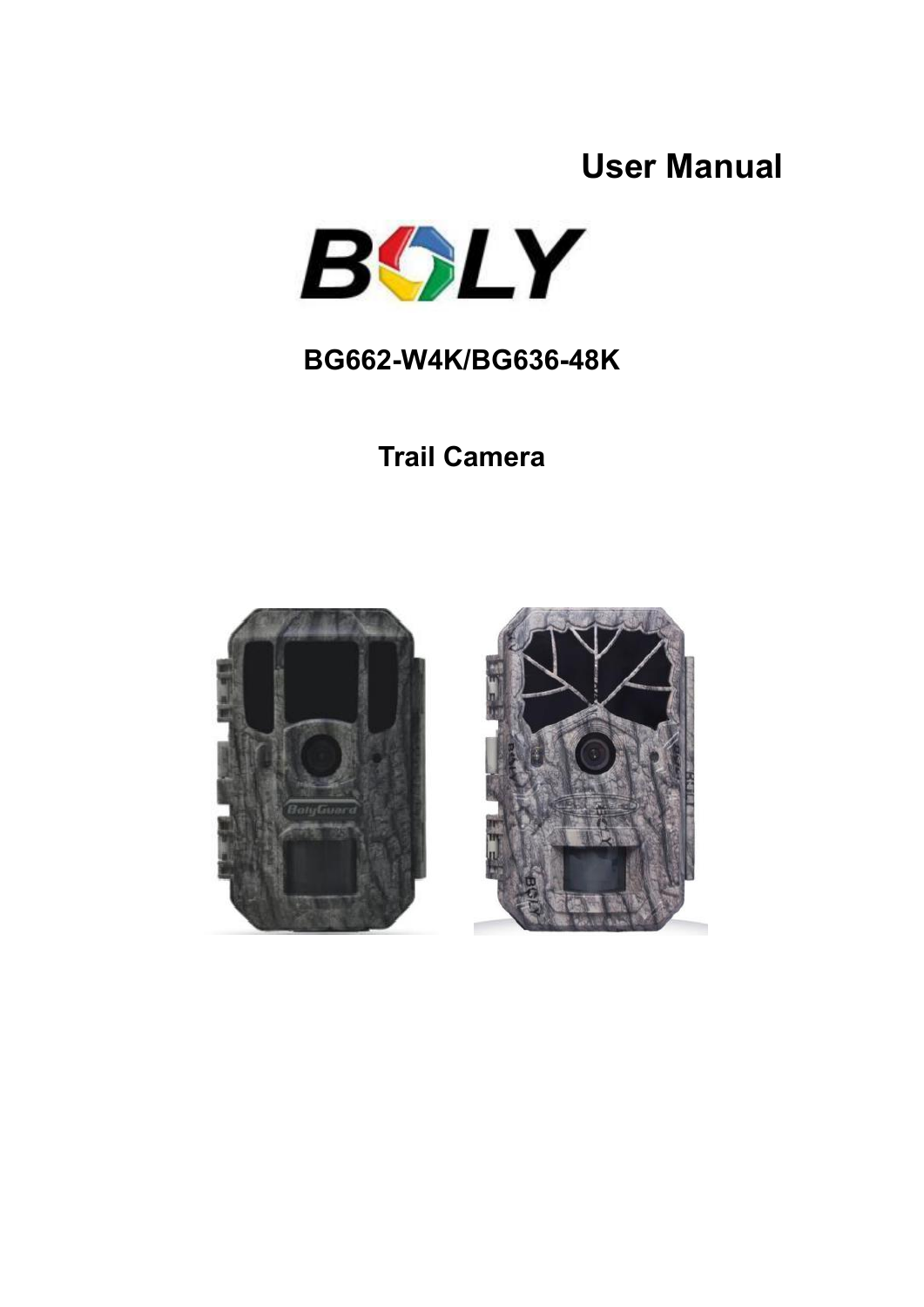## **Table of Contents**

| 2.4 Manual Image / Video Capturing 4 |
|--------------------------------------|
| 2.5 Manage Images and Videos  4      |
| 2.6 Quickly Change Camera Mode       |
|                                      |
|                                      |
| 3.1 Basic Key Function & Display 6   |
|                                      |
| 4. PIR Detection Zone  11            |
|                                      |
|                                      |
|                                      |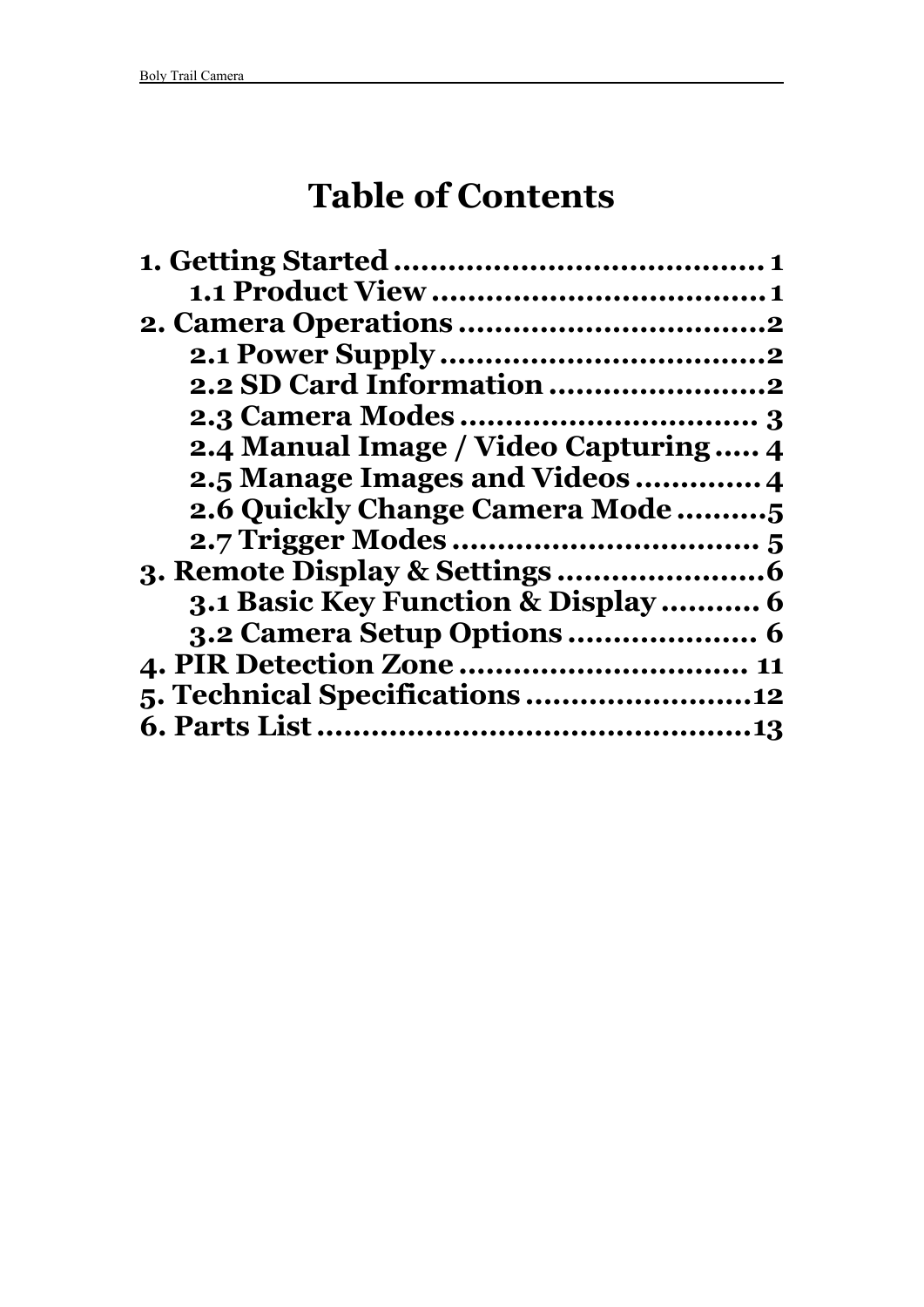## <span id="page-2-0"></span>**1. Getting Started**

## <span id="page-2-1"></span>**1.1 Product View**





Fig. 1: Front View Fig. 2: Inner Panel View



Fig. 3: Bottom view

|                  | <b>Infrared LED</b>   | $\Omega$ | Lens         | 3                     | Microphone            |
|------------------|-----------------------|----------|--------------|-----------------------|-----------------------|
|                  | Lock                  | 5        | PIR.         | 6<br>---------------- | <b>Indication LED</b> |
| г,               | Right                 | 8        | Up/Video     | Q                     | OK/Play               |
| 10               | SD Card Slot          | 11       | .eft         | 12                    | Down/Photo            |
| 13               | <b>Speaker</b>        | 14       | Power Switch | 15                    | Menu                  |
| 16               | Shot                  | 17       | LCD display  | 18                    | AA Battery Tray       |
| . <b>.</b><br>19 | 18650 Battery<br>Tray | 20       | DC In        | 21                    | <b>USB Port</b>       |
| 22               | <b>Screw Hole</b>     |          |              |                       |                       |
|                  |                       |          |              |                       |                       |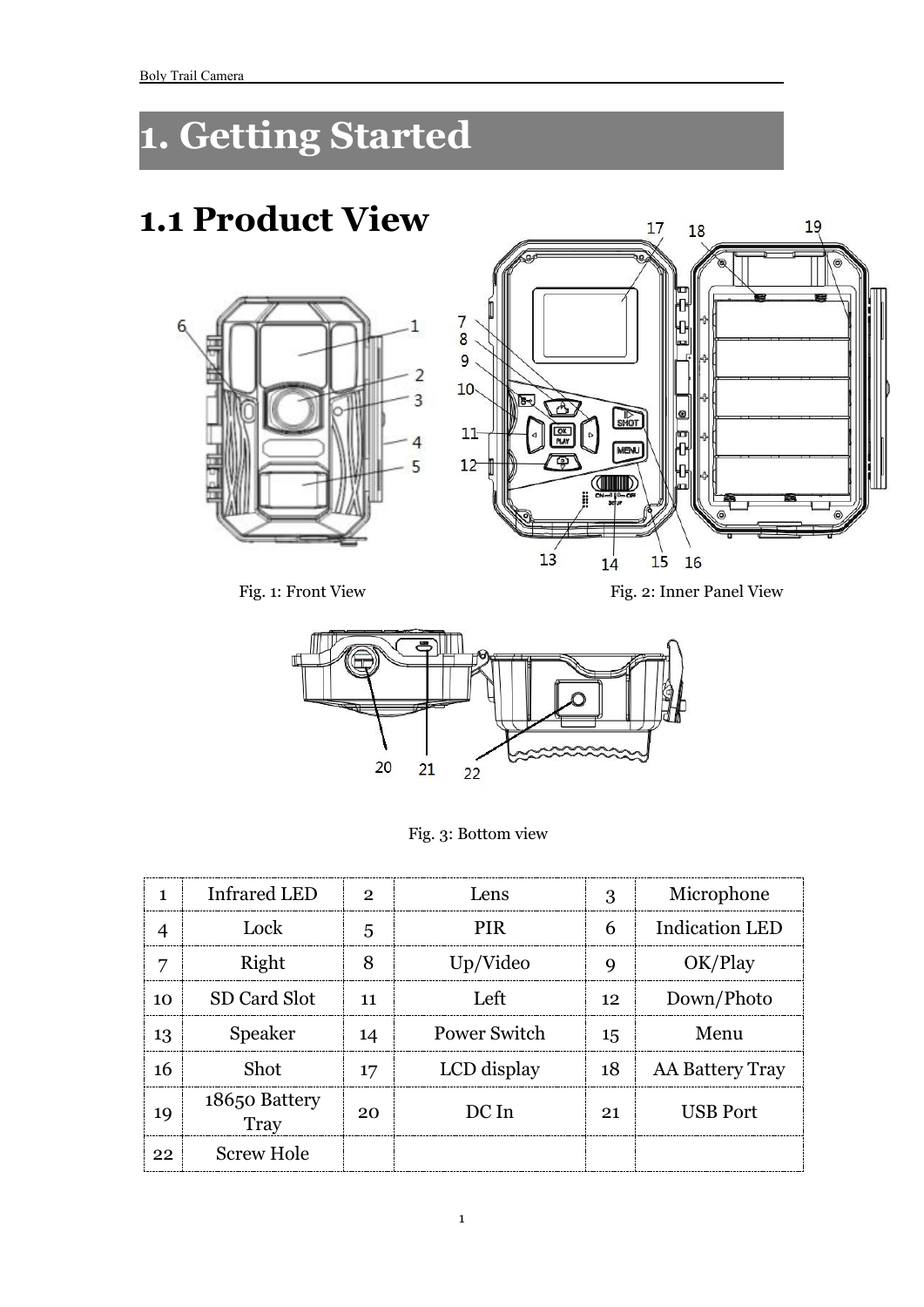## <span id="page-3-0"></span>**2. Camera Operations**

## <span id="page-3-1"></span>**2.1 Power Supply**

2.1.1 Powered by Batteries

① 4 or 8 AA batteries

High-density, high-performance rechargeable or non-rechargeable Alkaline batteries are recommended. You can also use NiMH batteries as well, each battery should be above 1.5V.

 $\circled{2}$  5 X 18650 batteries

Need to use Pointed Head 18650 Battery. It can be charged by external power supply(DC or Solar panel).

2.1.2 Power Supply

A DC 6-Volt, 2 A external power supply adapter can also be used to power the camera (not included).

## <span id="page-3-2"></span>**2.2 SD Card Information**

To take full advantage of the latest technologies, which have fast transfer speeds and long durability for extensive shooting in the most extreme outdoor conditions. Some SD cards are Secure Digital High Capacity (SDHC) PRO cards, which only work with SDHC compatible devices. Please check that your product is compatible with SDHC cards.

## **Insert the SD card into the camera before turning on the camera**

This camera supports up to a 64GB capacity SD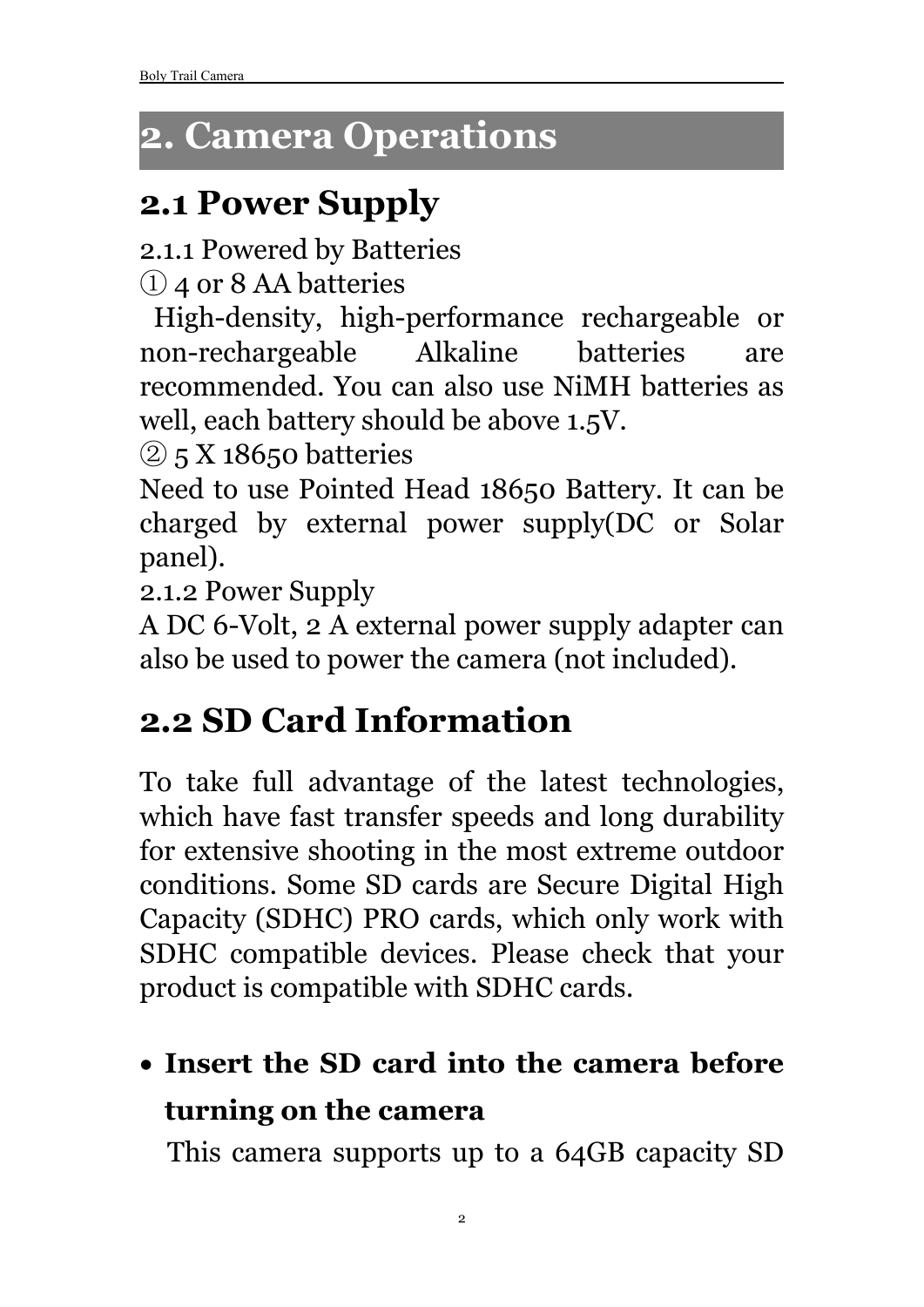card, and has no built-in internal memory. The camera will not function without the SD card properly inserted into the camera.

- **Make sure the SD card is unlocked before inserting it into the camera**
- **If you experience any problems with an inserted SD card, try reformatting the SD card through the camera's main settings option.**

### <span id="page-4-0"></span>**2.3 Camera Modes**

The different modes are according to the position of the power switch. The three basic operation modes as below:

#### **OFF Mode:**

Switching the camera to the OFF position turns the camera off. The camera will still consume a small amount of power while in "OFF" mode. It is recommended to remove the batteries if the camera will not be used for a long period of time.

#### **ON Mode:**

Switching the camera to ON position turns the camera on. When movement occurs within the monitored region, the camera will take pictures or record videos automatically according to the previous programmed settings. After switching the camera to the ON position, the motion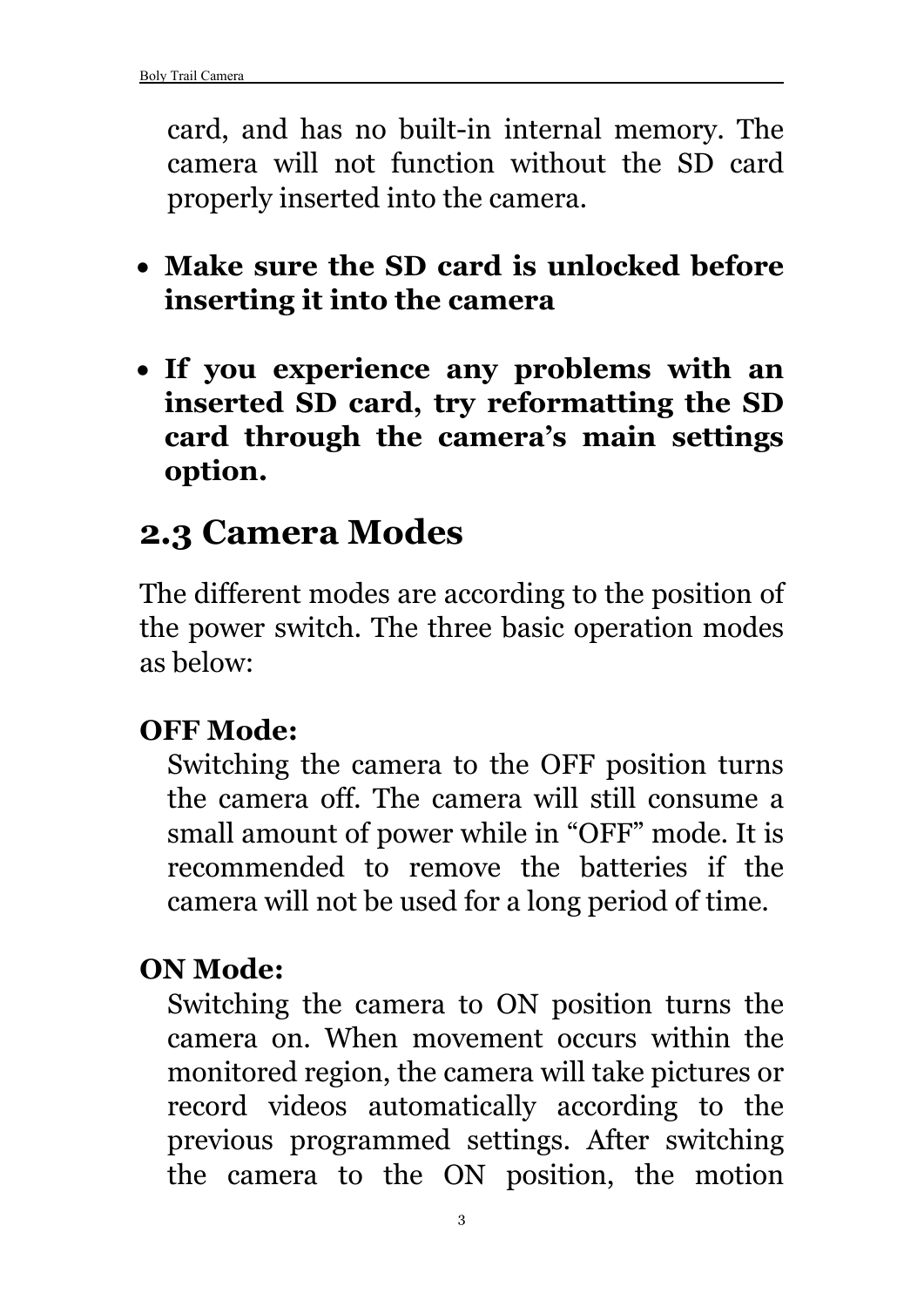indication LED (red) will blink for about 10 seconds. This time interval is for you to position the camera for automatic surveillance operation.

#### **SETUP Mode:**

Switching the camera to the SETUP position allows you customize your camera settings or play back pictures and videos the camera has taken on the LCD display. The camera will automatically shut down after a few minutes of no operation.

## <span id="page-5-0"></span>**2.4 Manual Image / Video Capturing**

Place the camera in SETUP Mode and press **SHOT** to manually capture photos or record video. Press **SHOT** again to stop video capture.

### <span id="page-5-1"></span>**2.5 Manage Images and Videos**

Place the camera in SETUP Mode and press **Playback/Preview** to view images or videos. The latest image or video will be shown on the LCD screen.

To view:

Press  $\triangle$  or  $\blacktriangledown$  to view the previous or next image or video.

To delete:

Find the image or video you want to delete. Press the Delete key. Press OK to delete, or press MENU again if you decide not to delete the image or video.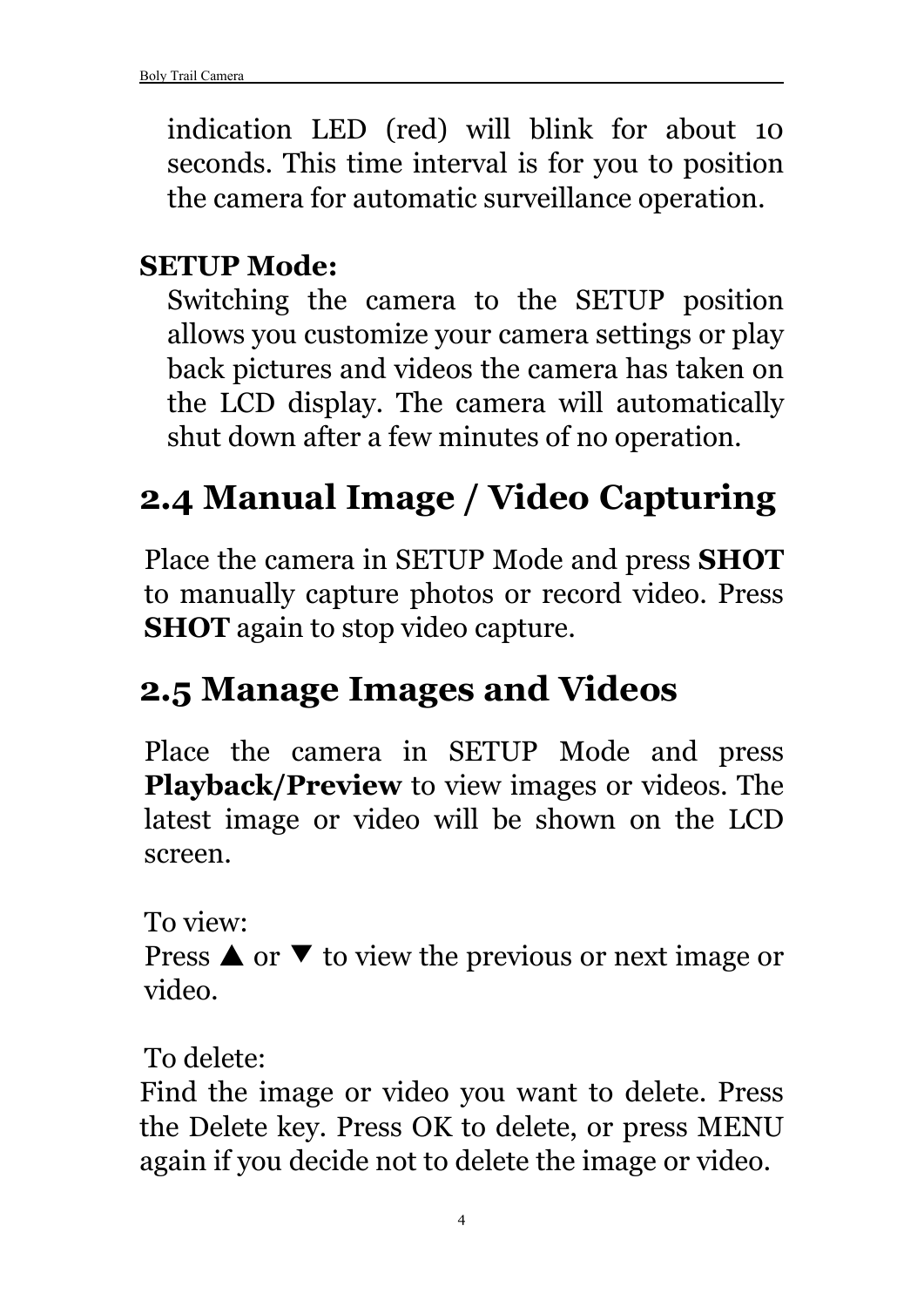## <span id="page-6-0"></span>**2.6 Quickly Change Camera Mode**

Place the camera in SETUP Mode and press  $\triangle$  or  $\nabla$ to quickly change the camera mode.

### <span id="page-6-1"></span>**2.7 Trigger Modes**

#### **There are 3 trigger modes for the cameras.**

**PIR trigger:** PIR trigger is constantly working when the camera is on. The camera takes photos/videos only when motion is detected.

**Time lapse:** The time lapse default setting is OFF by default. If the timer trigger interval is manually set to a non-zero value, the cameras start to work at a preset interval.

**PIR & Timer trigger:** If you want both PIR trigger and time lapse, you need to set PIR

trigger to " normal, high or low " sensitivities according to the external environments. Be sure to also set the time lapse to a desired non-zero value. The cameras will capture pictures or videos in preset time intervals even if there is no motion detected, and will capture pictures and videos when motion is detected.

**\*Time Lapse and PIR Trigger cannot be set to off at the same time. Additional PIR settings to note:**

#### **PIR Interval**

This setting indicates how long the PIR sensor will be disabled after each camera triggering. During this time the PIR sensor will not react to any detected motion.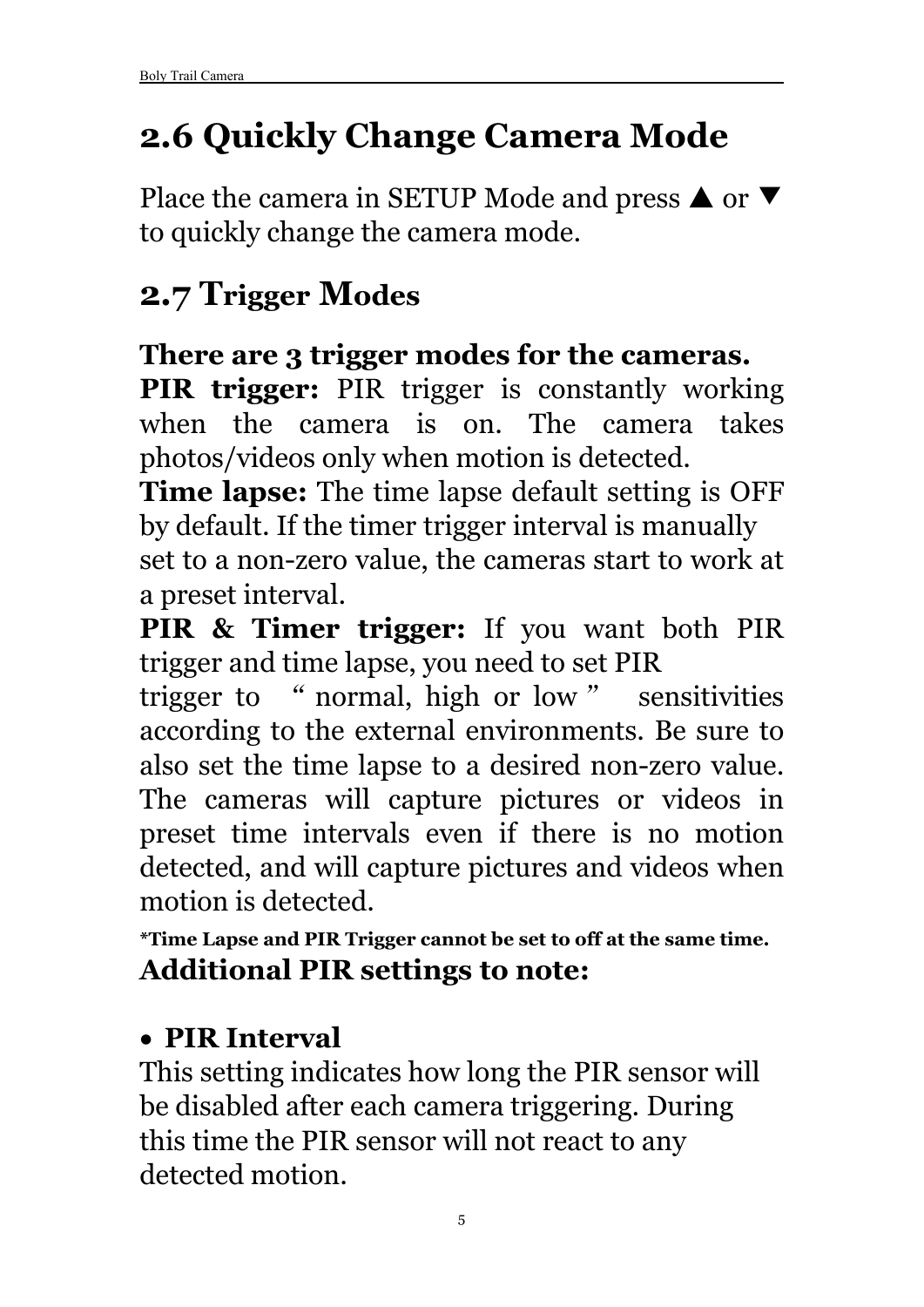## <span id="page-7-0"></span>**3. Remote Display & Settings**

#### <span id="page-7-1"></span>**3.1 Basic Key Function & Display**

To update the camera settings, place the power switch to the ON position.

MENU: Enter the program menu in Preview Mode Delete or Send an image/video in Playback ▼►:Move between menu options(OK to select) OK / PLAY: Save parameter settings and play videos SHOT: Capture a photo or record a video manually When the camera is on, the screen will activate and display the following:



## <span id="page-7-2"></span>**3.2 Camera Setup Options**

To view the camera settings menu, you need to enter the SETUP Mode, and press MENU.

Use  $\triangle$  or  $\nabla$  keys to select the sub-menu.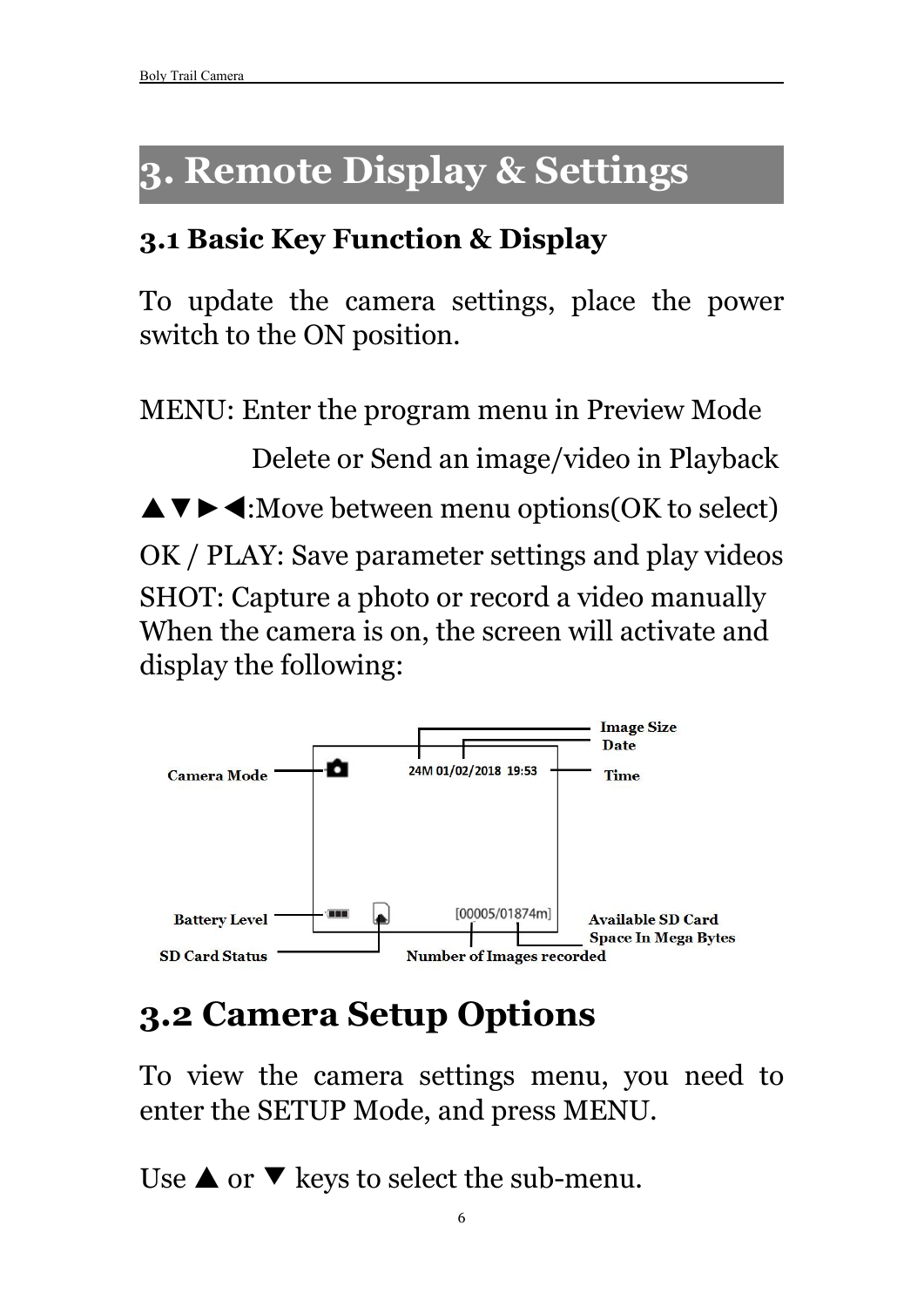Use  $\blacktriangleright$  keys to select the different options. Press "OK" to save the settings.

#### **After changing EACH setting in SETUP Mode, you must press OK or the camera will retain the previous setting.**

| Menu<br><b>Options</b> | <b>Descriptions</b>                                                    |
|------------------------|------------------------------------------------------------------------|
|                        | Choose the number of photos taken after                                |
|                        | the camera is triggered: 1 Photo, 2 Photos,                            |
| <b>Photo</b>           | or 3 Photos. If Pic+Video is selected,                                 |
| <b>Burst</b>           | Photo burst defaults to 1 photo, regardless                            |
|                        | of entered value.                                                      |
|                        | <b>Default: 1 Photo</b>                                                |
|                        | Choose the duration of the<br>video                                    |
|                        | recording: Valid values extend from 5 to                               |
| <b>Video</b>           | 180 seconds with a one second delay.                                   |
| Length                 | Press the $\triangleright$ or $\blacktriangleleft$ keys to decrease or |
|                        | increase the video length.                                             |
|                        | <b>Default: 10 seconds</b>                                             |
|                        | Set the cameras date and time. The date                                |
| <b>Set Clock</b>       | format is month/day/year. The time                                     |
|                        | format is hour: minute: second.                                        |
|                        | The camera can capture images or videos                                |
|                        | at a preset time interval regardless of                                |
|                        | motion detection. Changing this setting to                             |
| <b>Time Lapse</b>      | a non-zero value turns on Time Lapse                                   |
|                        | mode and the camera will take photos at                                |
|                        | the set interval time $-$ Values range from                            |
|                        | 5 minutes to a maximum of 8 hours.                                     |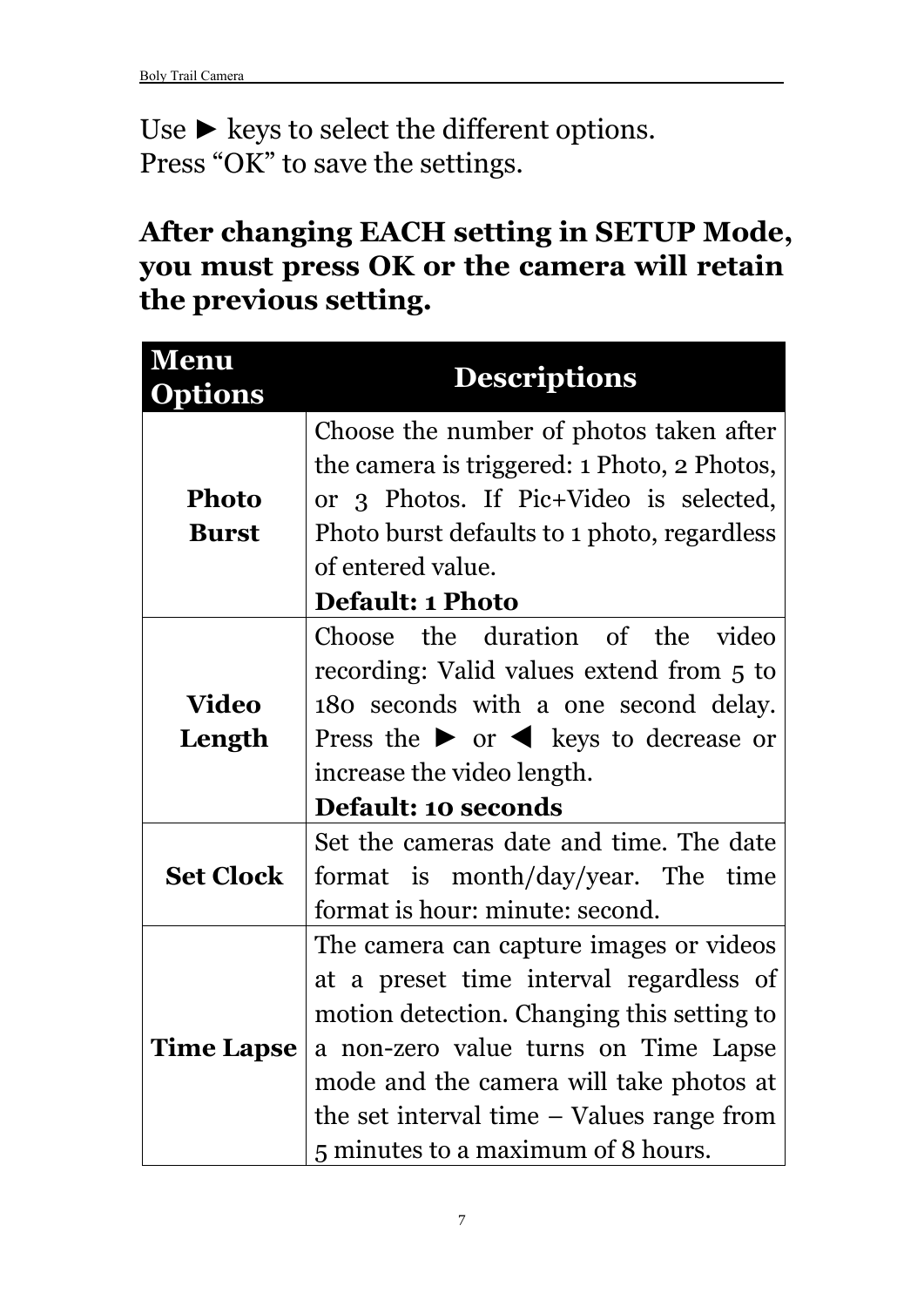|                    | If PIR Trigger/Sensitivity and Time         |
|--------------------|---------------------------------------------|
|                    | Lapse options are BOTH OFF, the             |
|                    | camera will not capture any photos or       |
|                    | videos.                                     |
|                    | <b>Default: OFF</b>                         |
|                    | This setting is for the sensitivity of the  |
|                    | PIR sensor. There are four sensitivity      |
|                    | parameters: High, Normal, Low and Off.      |
|                    | It is recommended to use<br>HIGH            |
|                    | sensitivity in<br>areas with<br>little      |
|                    | environmental interference or warmer,       |
|                    | humid temperatures or climates. Use         |
| <b>PIR</b>         | LOW sensitivity for areas that have a lot   |
| Trigger/           | of interference. The sensitivity of the PIR |
| <b>Sensitivity</b> | is affected by temperature. Higher          |
|                    | temperatures lead to lower sensitivity.     |
|                    | If PIR Trigger/Sensitivity and Time         |
|                    | Lapse options are BOTH OFF, the             |
|                    | camera will not capture any photos or       |
|                    | videos.                                     |
|                    | <b>Default: Normal</b>                      |
|                    | This setting indicates how long the PIR     |
|                    | sensor will be disabled after each camera   |
|                    | triggering. During this time the PIR        |
|                    | sensor will not react to any detected       |
| <b>PIR</b>         | motion or scheduled timer functions. The    |
| <b>Interval</b>    | PIR Interval can be set between zero        |
|                    | seconds to a maximum of 1 hour. Press       |
|                    | LEFT or RIGHT to decrease or increase       |
|                    | the desired PIR Interval time.              |
|                    | <b>Default: 5 seconds</b>                   |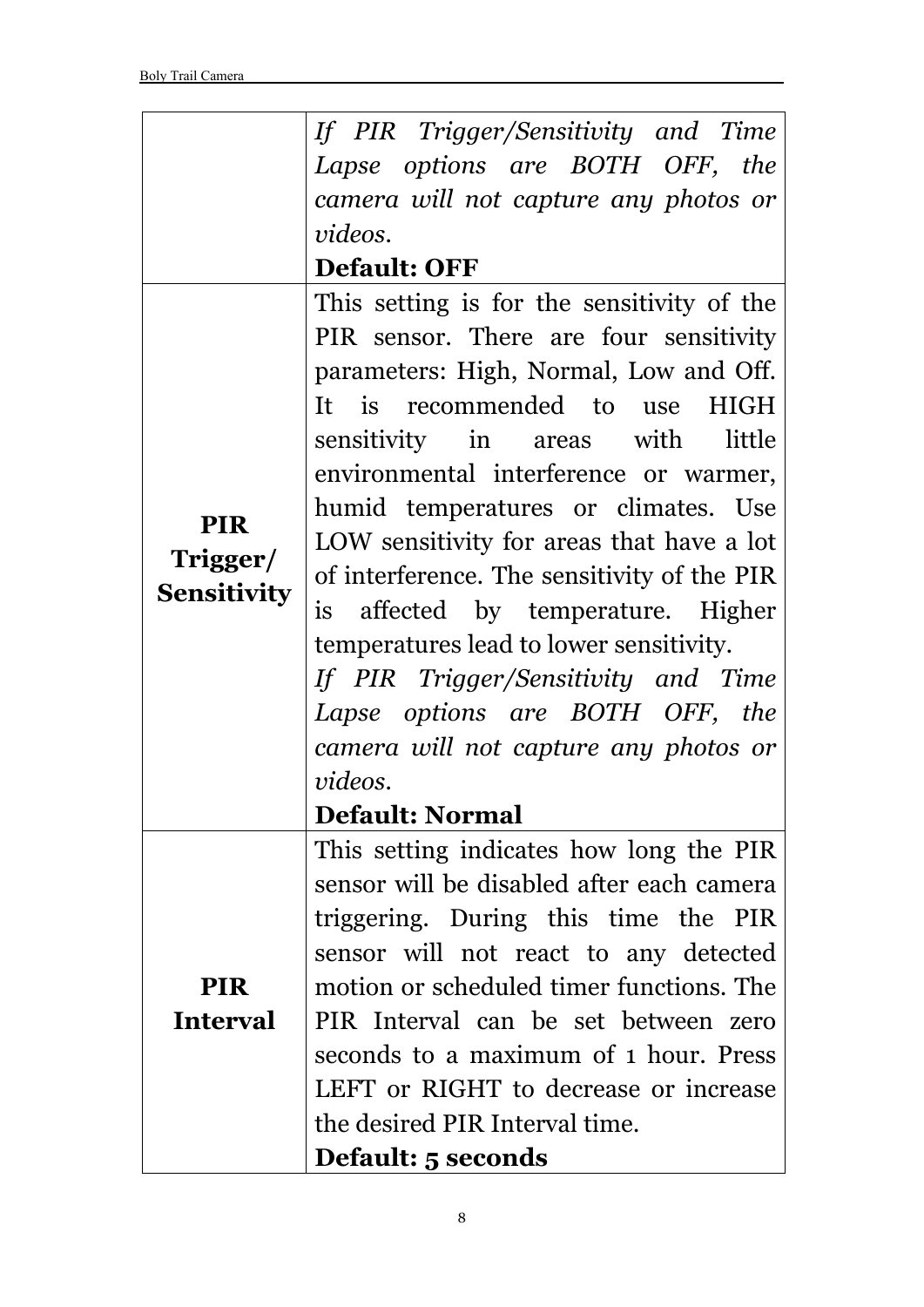|                  | Choose the days of the week you want the    |
|------------------|---------------------------------------------|
|                  | camera to work.                             |
| <b>Work Day</b>  | This setting is only available in Hunting   |
|                  | Mode.                                       |
|                  | <b>Default: All</b>                         |
|                  | This setting allows the camera to be active |
|                  | only during the set period of time per day. |
|                  | If activated, the camera will NOT take      |
|                  | pictures or video outside of the specified  |
| <b>Work Hour</b> | working hour, regardless of any other       |
|                  | setup option settings. The values are set   |
|                  | to military time that range from 00:00 to   |
|                  | 23:59.                                      |
|                  | <b>Default: OFF</b>                         |
|                  | You can set 10 Characters for your camera   |
| <b>Camera</b>    | in order to distinguish which photo is      |
| <b>Name</b>      | taken by which camera                       |
|                  | <b>Default: OFF</b>                         |
|                  | In hunting mode, when the SD card is        |
|                  | full, the first images or videos will be    |
|                  | covered by new getting pictures or videos.  |
| <b>Recycle</b>   | So that you don't need to retrieve your     |
| <b>Storage</b>   | memory card manually. But in SETUP          |
|                  | mode, SD can't recycle storage.             |
|                  | <b>Default: OFF</b>                         |
|                  | All information on the SD card will be      |
| <b>Format SD</b> | deleted. Make sure you made a backup of     |
|                  | important data on the SD card.              |
| <b>Default</b>   | Restore all settings back to the default    |
| <b>Settings</b>  | values.                                     |
|                  |                                             |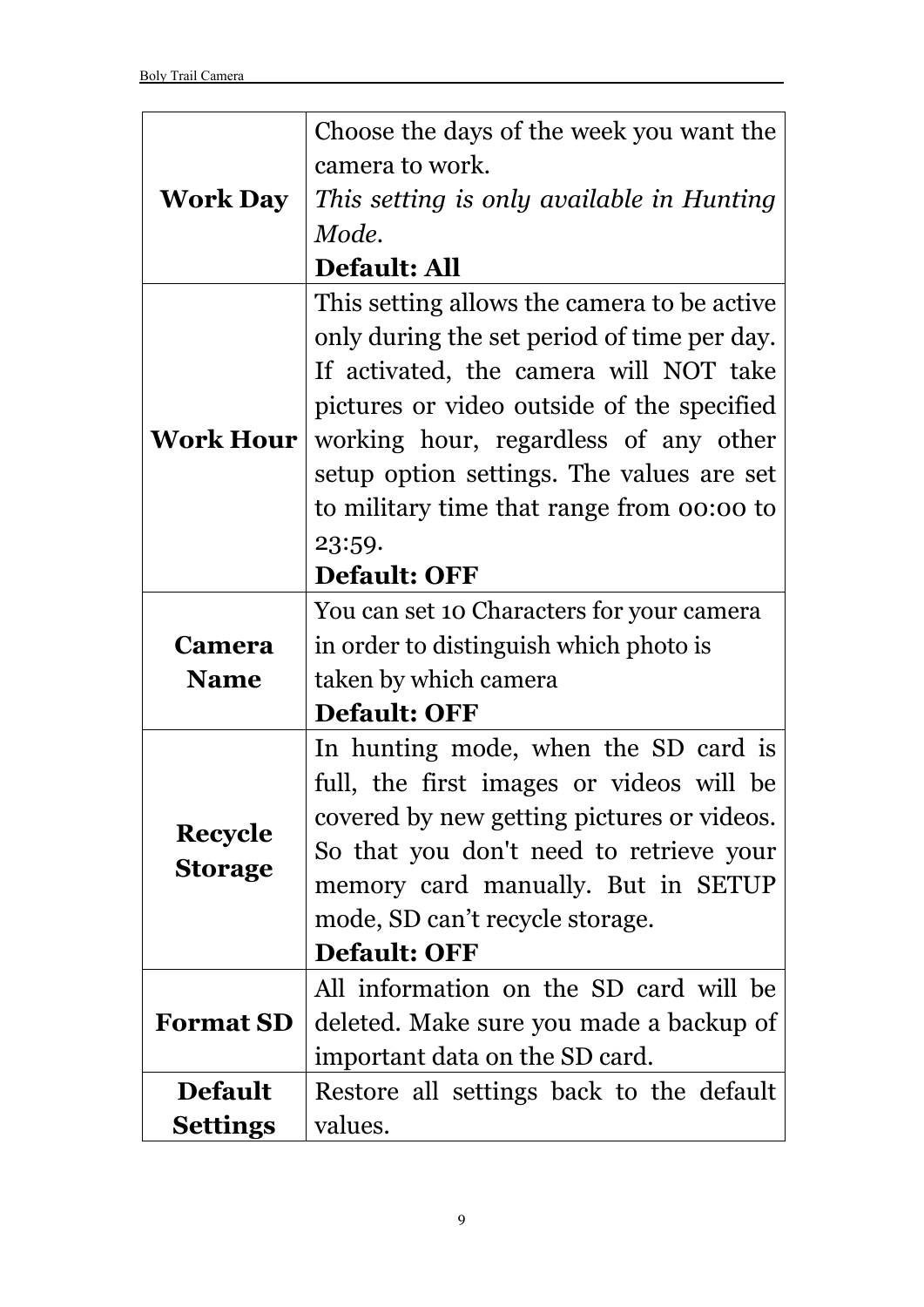|                 | Shows firmware and IMEI (International   |
|-----------------|------------------------------------------|
|                 |                                          |
| <b>Version</b>  | Mobile Equipment Identity) information   |
|                 | of the camera.                           |
|                 | Power-on password, set up after you need |
| <b>Password</b> | to enter your pre-set password to enter  |
| <b>Set</b>      | the camera, composed of four digits.     |
|                 | <b>Default: OFF</b>                      |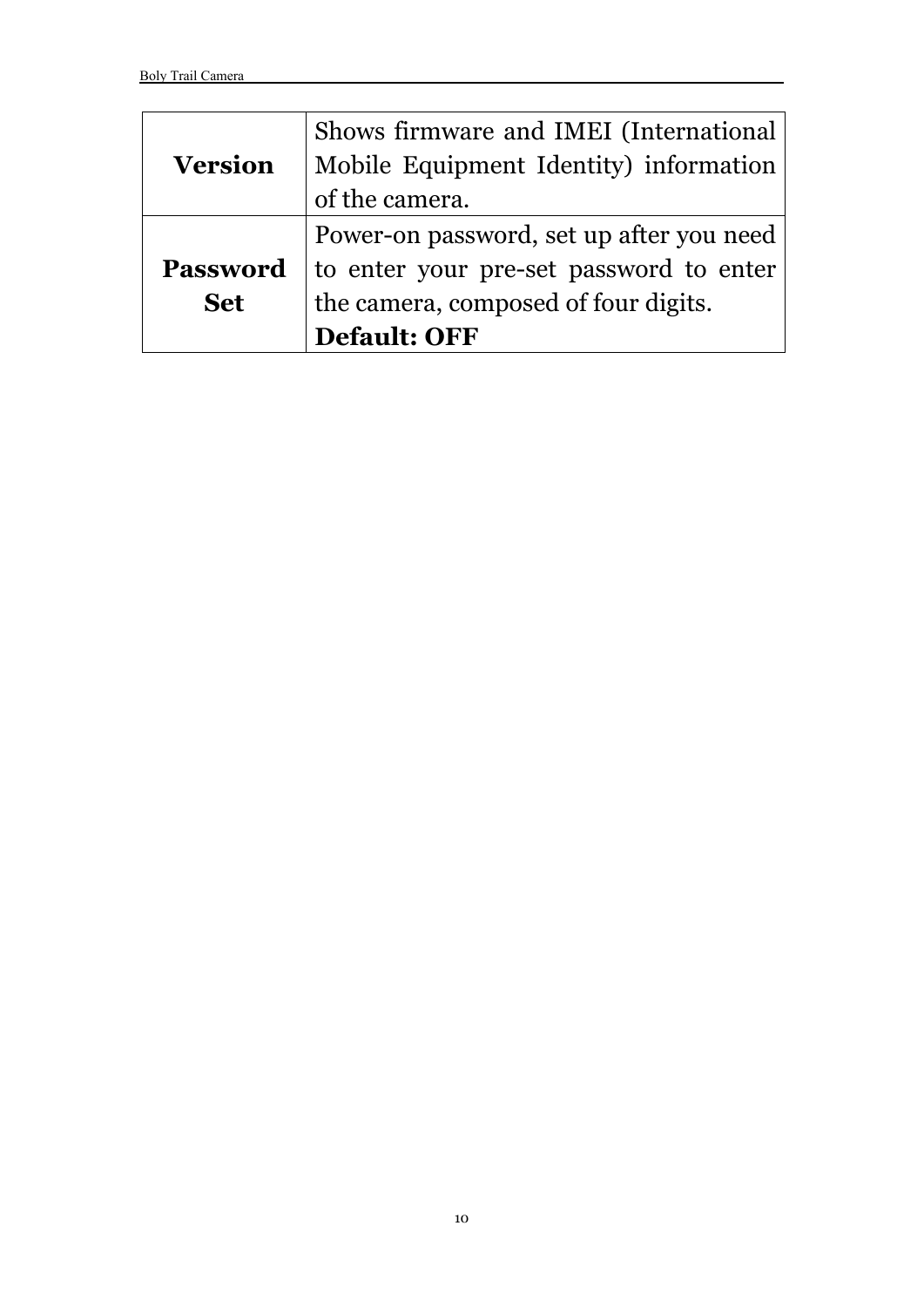## <span id="page-12-0"></span>**4. PIR Detection Zone**

The PIR's detection range can reach 70ft in an open environment. The following picture shows this camera's PIR detection range compared to standard PIR detection range.



The PIR detection angle  $(\alpha)$  is smaller than the field of view angle (β). The advantage of this design is to reduce empty picture rates and capture most, if not all, motion detected.

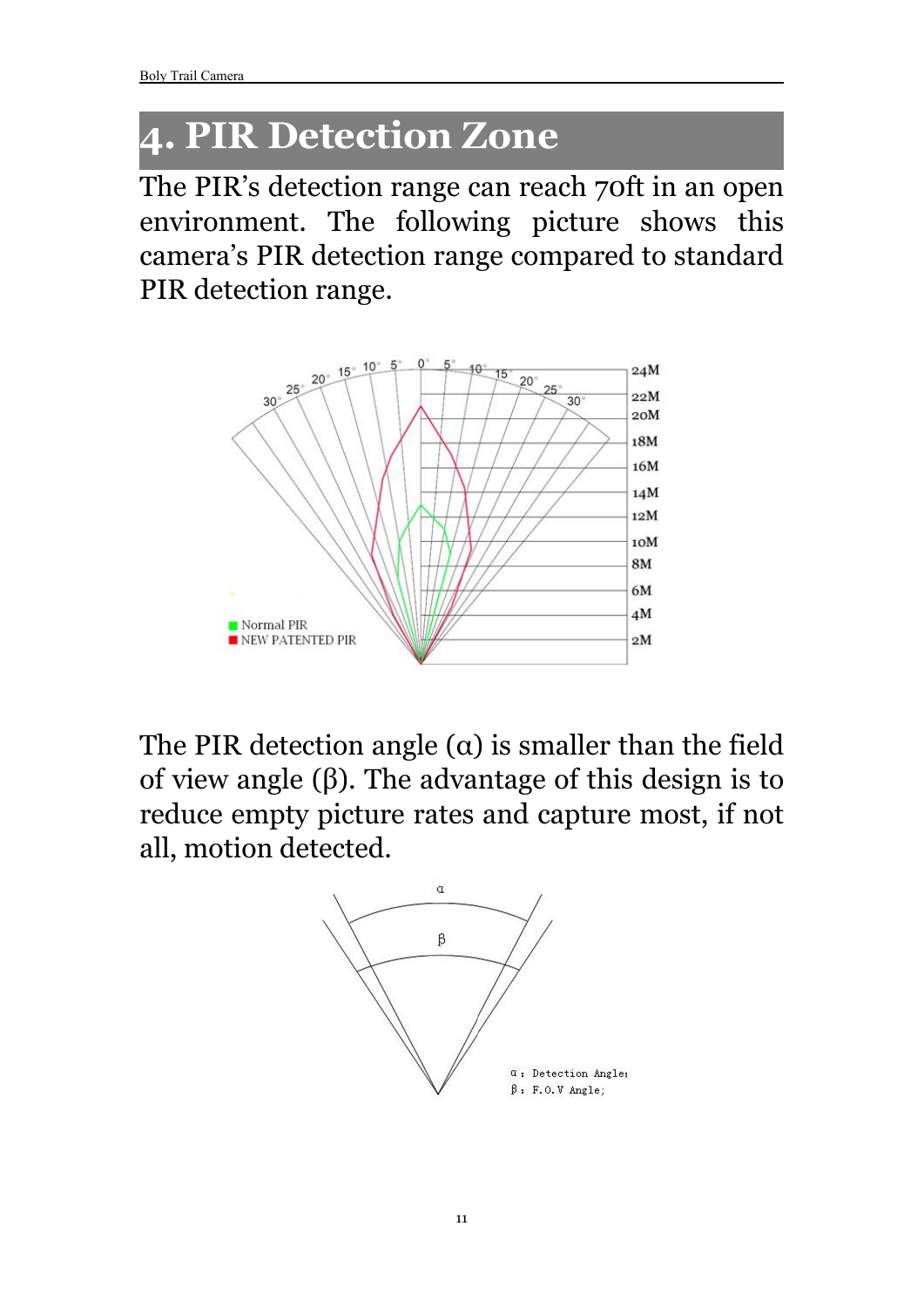# <span id="page-13-0"></span>**5. Technical Specifications**

| <b>Detection Range</b>                 | 100ft.                               |  |
|----------------------------------------|--------------------------------------|--|
| Illumination                           | 100ft.                               |  |
| Distance                               |                                      |  |
| LED Type                               | 940nm                                |  |
| <b>LED Number</b>                      | 4pcs                                 |  |
| Aperture                               | f/2.4                                |  |
| <b>Memory Card</b>                     | 64GB Max                             |  |
| Display Screen                         | Built-In 2" LCD                      |  |
| <b>Sound Recording</b>                 | Yes                                  |  |
| Operating                              | $-20^{\circ}$ C ~ + 60 $^{\circ}$ C  |  |
| Ambient                                |                                      |  |
| <b>Relative Humidity</b>               | 5% to 90% Noncondensing              |  |
| <b>Dimensions</b>                      | 145.1*103.8*82mm                     |  |
| Unit Weight                            | $0.40$ Kg                            |  |
|                                        | 4 or 8 AA Batteries                  |  |
| <b>Power Supply</b>                    | 5 Pointed Head 18650 Batteries       |  |
|                                        | 6V, 2A External Power Supply         |  |
| <b>Standby</b><br>Power<br>Consumption | $\langle$ o.3mA( $\langle$ 7mAh/Day) |  |
| Compliances                            | FCC, CE, RoHS                        |  |
|                                        |                                      |  |